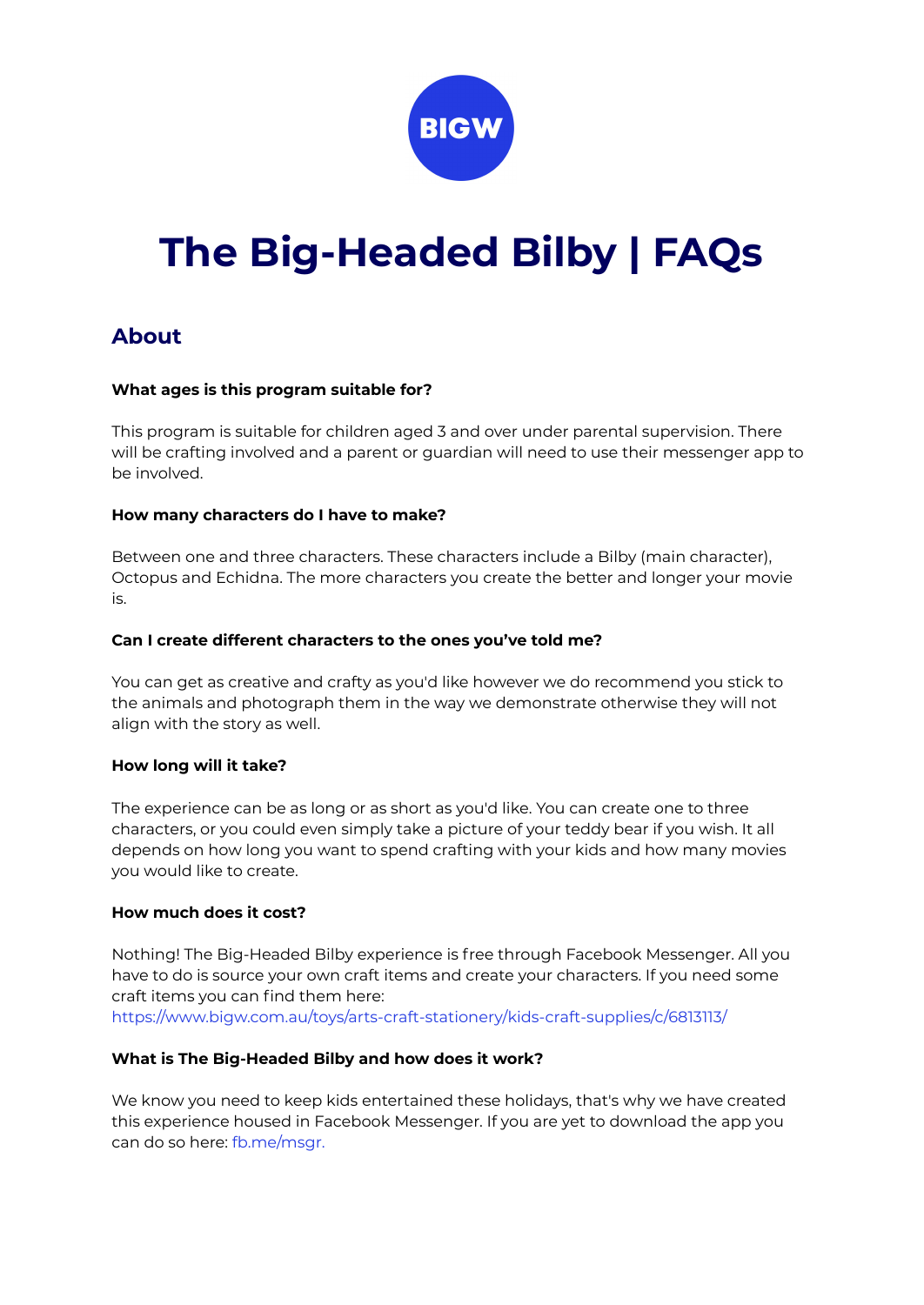

Once you have downloaded the app you can find the messenger experience through this [www.thebigheadedbilby.com.au](http://www.thebigheadedbilby.com.au). After that, the messenger chatbot will take you on the journey from crafting your characters to star in your own personalised mini movie.

# **Can my child use this app on their own?**

Facebook requires everyone to be at least 13 years old before they can create an account. Whilst this is a family experience, we recommend that you supervise your child whilst they use the app.

# **I have more than 3 children, how many times can I make the movie?**

There is no limit to how many times you can make your own mini movie. The Big-Headed Bilby caters to all of your needs and is tailored to suit families of all sizes. All of your children will have the opportunity to craft their animals to star in their movies. Each movie will need to be made one at a time, so the correct characters end up in the right mini movie.

# **Technical Questions**

# **How can I do this if I don't have Facebook Messenger?**

Unfortunately, we only offer this experience through the Facebook Messenger app. You will need to download this.

# **How do I get Facebook Messenger?**

You can download the mobile app, go to fb.me/msgr or visit the app store on your phone or tablet. You can also download the Messenger desktop app at the Mac App Store or the Windows App Store. Messenger is compatible with iOS, Android, Windows Phone, desktop computers and some feature phones.

# **How do I find this experience online?**

You can go to the Big Days at home hub here: <https://www.bigw.com.au/big-days-at-home>

# **How does the chatbot work?**

The chatbot is housed in Facebook Messenger. It is designed to help you through the process of creating crafted animals by delivering inspiration and fun along the way to ultimately end up having them star in your own personalised mini movie.

# **Where will this video play?**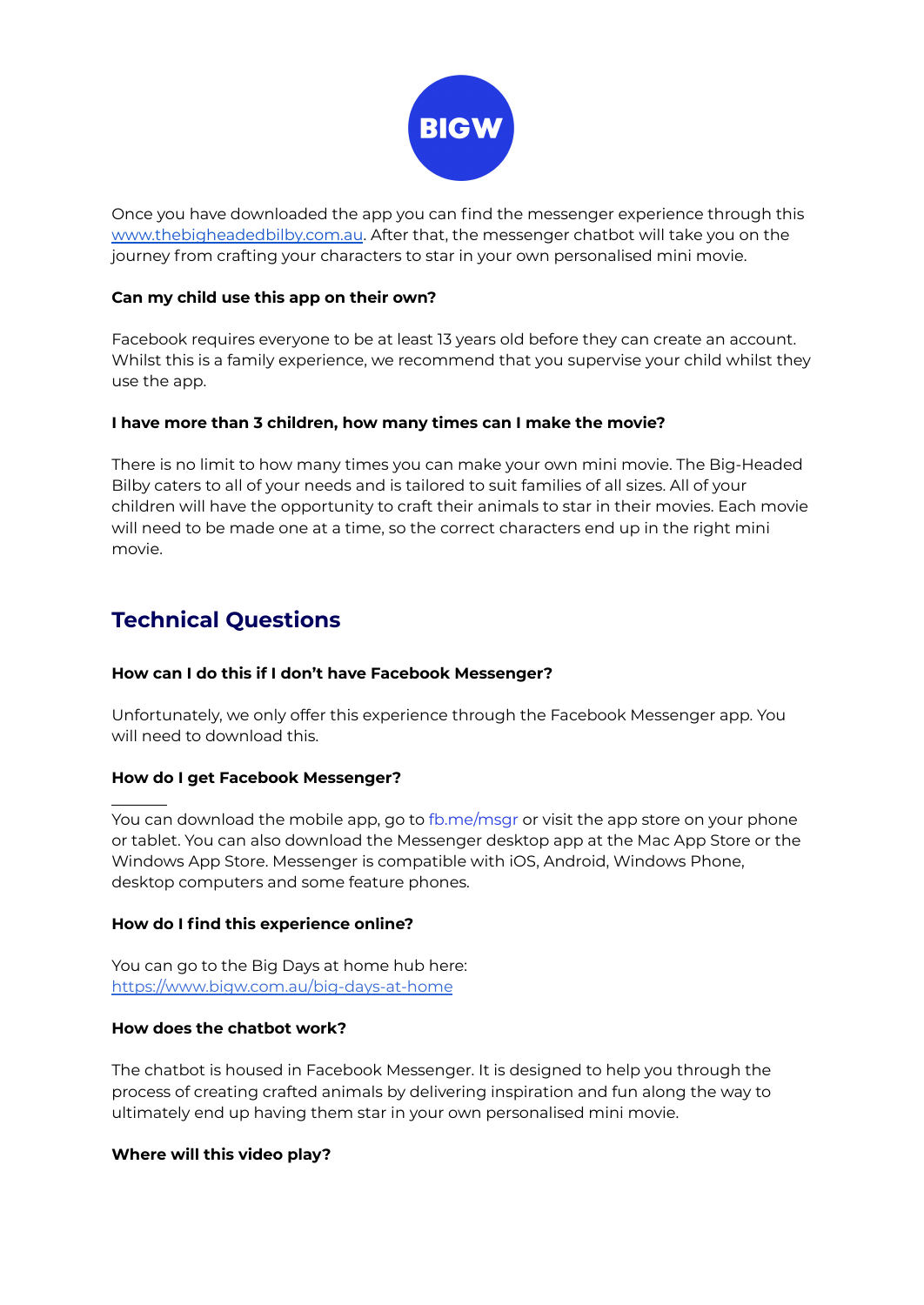

Your mini movie will be sent right back to you, from here you have the opportunity to share it, whether that be on your social media pages or just privately to friends and family. Your mini movie will not be shared on by Facebook messenger, that is up to you.

# **How do I upload my images?**

Once you take a photo of your crafted item(s), the messenger bot will direct you when to upload your image within the experience. The chatbot messenger app will take you step by step through the process.

# **Do I need to use a special camera to take my picture?**

No, you can use any device that has a camera to take a picture of your crafted item(s). You can also use old images on your camera roll, all craft is welcome

# **What will the quality of my uploaded images be?**

Your craft will be resized to fit within the characters' designated space. The bot will show you an example of your character in its scene as you go through the experience.

#### **Can I take a picture of more than one crafted item at once?**

No, we recommend that you only take a picture of one item that you crafted per image, as it will fill a singular character position within the film. You will have the opportunity further along to photograph your other craft items one at a time.

#### **Why do my characters have to be 3D?**

Your characters do not need to be 3D. Just make sure if it is a drawing it is cut out for the movie to understand where your character begins and ends.

#### **Will I get to keep this video?**

Once you create your movie, you can download it and keep it forever.

#### **If I don't want to finish the process now, can I come back and continue later?**

You can come back anytime to finish your process, we will be here waiting for you, you can even set a reminder within the bot experience of up to 72 hours.

#### **How long will it take for my video to be rendered?**

The rendering time for your movie will be approximately 15 minutes**.** Yes, we know this is quite long, however it takes time to create a masterpiece, so sit back, maybe make a cup of tea or tidy the craft mess and wait for your beautiful creation to come to life! Don't worry you'll receive a notification when your movie is ready.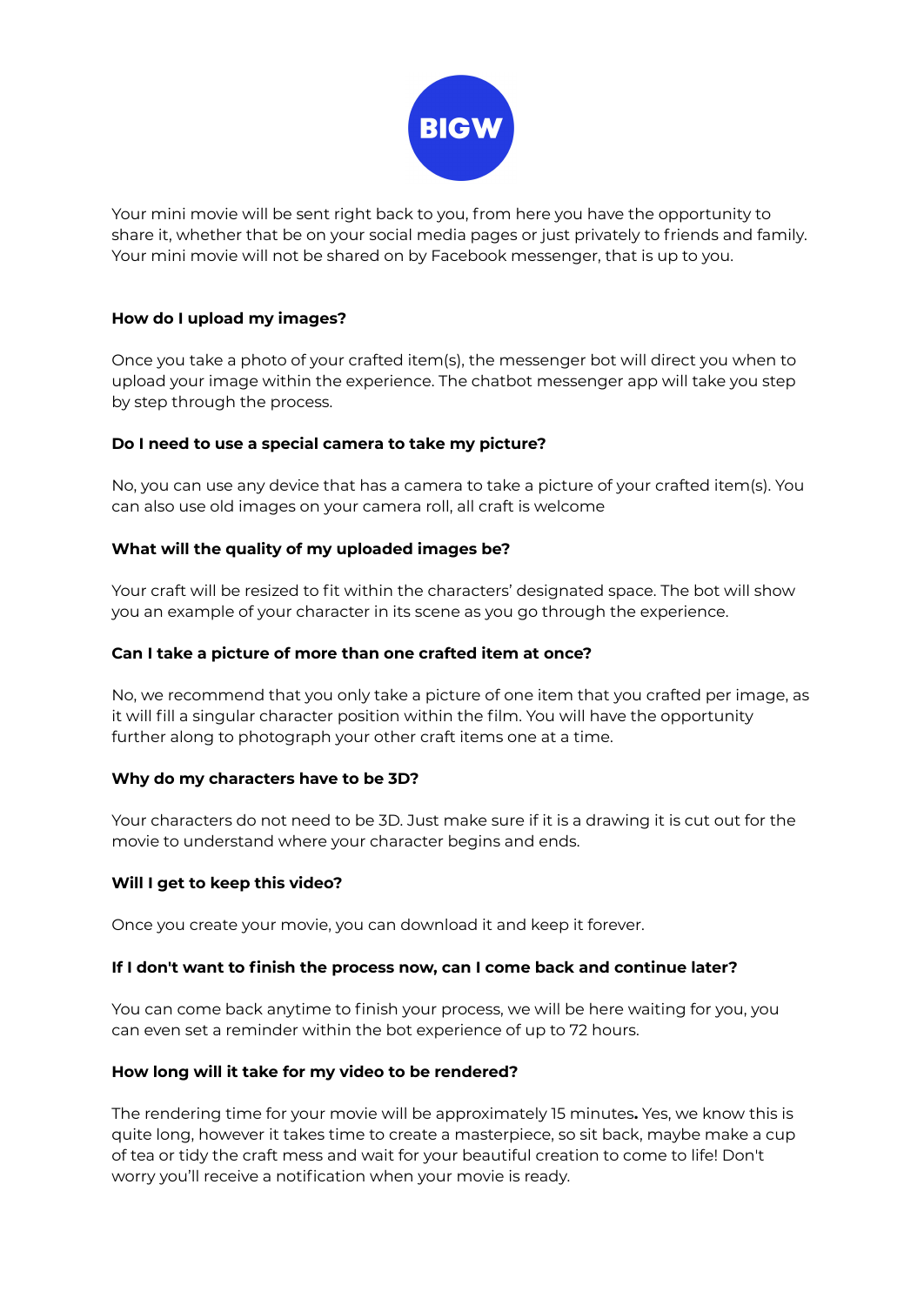

## **How many times can I make a new movie?**

You can make your own movie as many times as you like. Get ready for a day of crafting!

## **I've created the crafted item, now what?**

Once you have created your crafted item, take a picture of it against a plain background that is as clear as possible. Then you can upload this on the messenger chatbot to get your character animated into the movie.

### **I've downloaded my video, now what?**

Hooray! You've completed your craft video, now you can share this with your friends and family on Facebook, Instagram or any other social channel you use. Just follow the links at the end of your experience.

If you are lost just click the link here: <https://www.bigw.com.au/big-days-at-home> that will take you through to the BDAH hub.

### **My image won't upload, what do I do now?**

Make sure you take a clear picture of your crafted item on a plain background. If it still continues to fail to upload, try checking your service provider as this app requires the internet to function.

#### **What do I do if my messenger app freezes?**

You will need to close down the messenger app and reopen it again.

# **I lost my movie and have to start over again, what do I do?**

You should only lose your mini movie if you have deleted your Big headed bilby chat stream, or deactivated your facebook messenger account. If this is the case, you will have to re-upload your images again and create your mini movie. If you have already created your crafted items this will be a faster experience for you.

#### **Can I go back and change one of the characters I have already uploaded?**

Yes you can, but only when the bot asks you if you'd like to retake the image, once you confirm your character if you change your mind, you may have to begin again.

#### **How do I create another mini movie?**

Once you have created your mini movie and have completed the experience It will ask you if you'd like to start again or simply upload your next character for a shortcut to create another mini movie.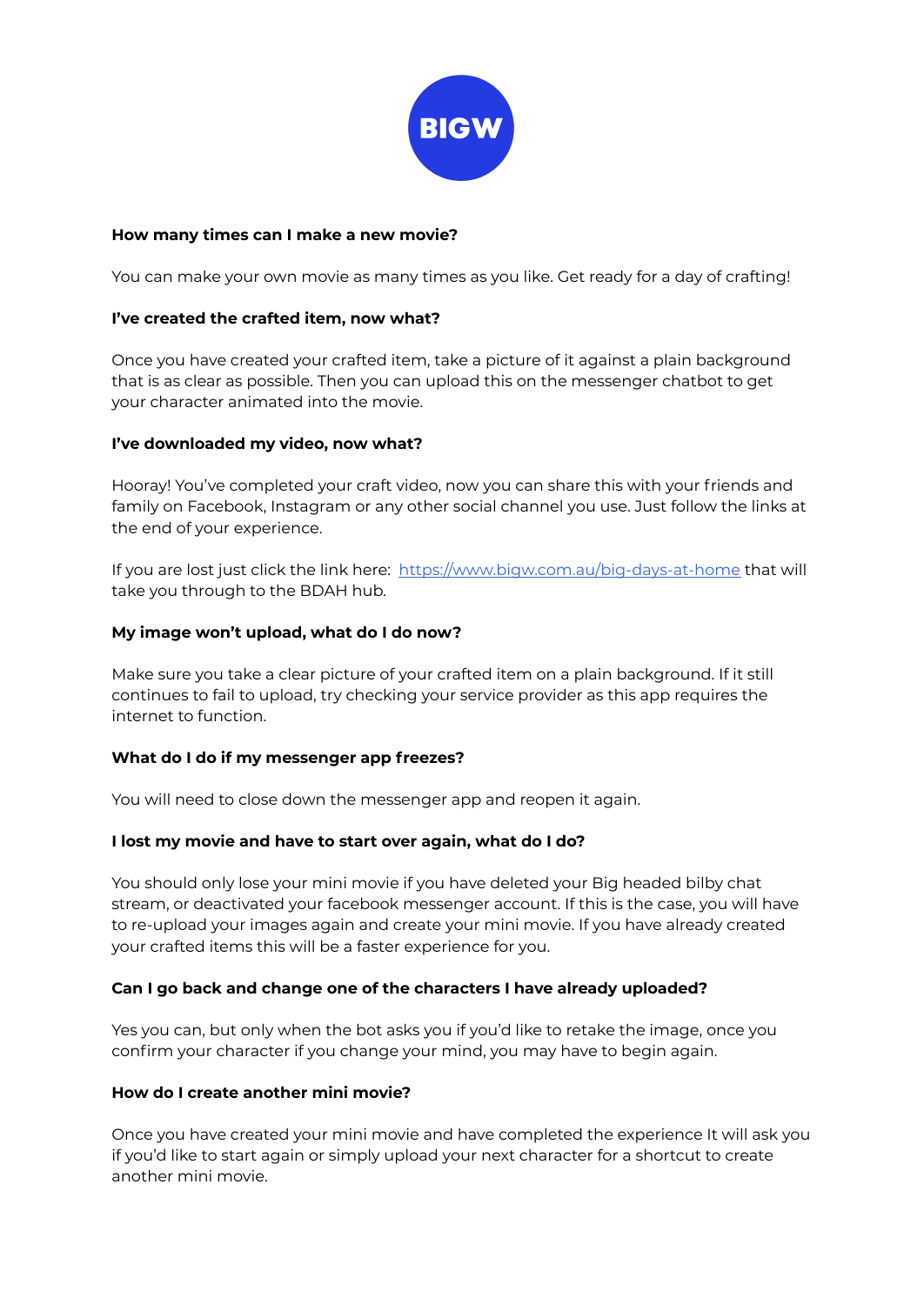

# **I don't like how my mini movie looks, can I go back and change it?**

Yes you can start again, just type START AGAIN or select it in the navbar anytime throughout the experience and the bot will take you back to the beginning.

Once you have created your mini movie and have completed the experience It will ask you if you'd like to start again or simply upload your next character for a shortcut to create another mini movie.

# **How long will this be running for?**

The Big-Headed Bilby will be running all year long.

# **Is there a link to the messenger bot?**

[www.thebigheadedbilby.com.au](http://www.thebigheadedbilby.com.au).

# **Safety and Security**

# **Will any of my personal information be stored?**

No.

Just your movie's Director's name and your characters name and images.

What we collect Director Name Character Names Character Photos with backgrounds removed IP Addresses (when visiting page)

# **Can I take a picture of my child instead of craft?**

This experience is here to showcase the beautiful crafted items your children can make and we do not recommend taking photos of your children.

# **Other**

# **What is 'Big Days at Home'?**

We get it. It's not always easy juggling life and the endless effort of keeping the kids entertained. We know that every day's a big day so we've pulled together our favourite